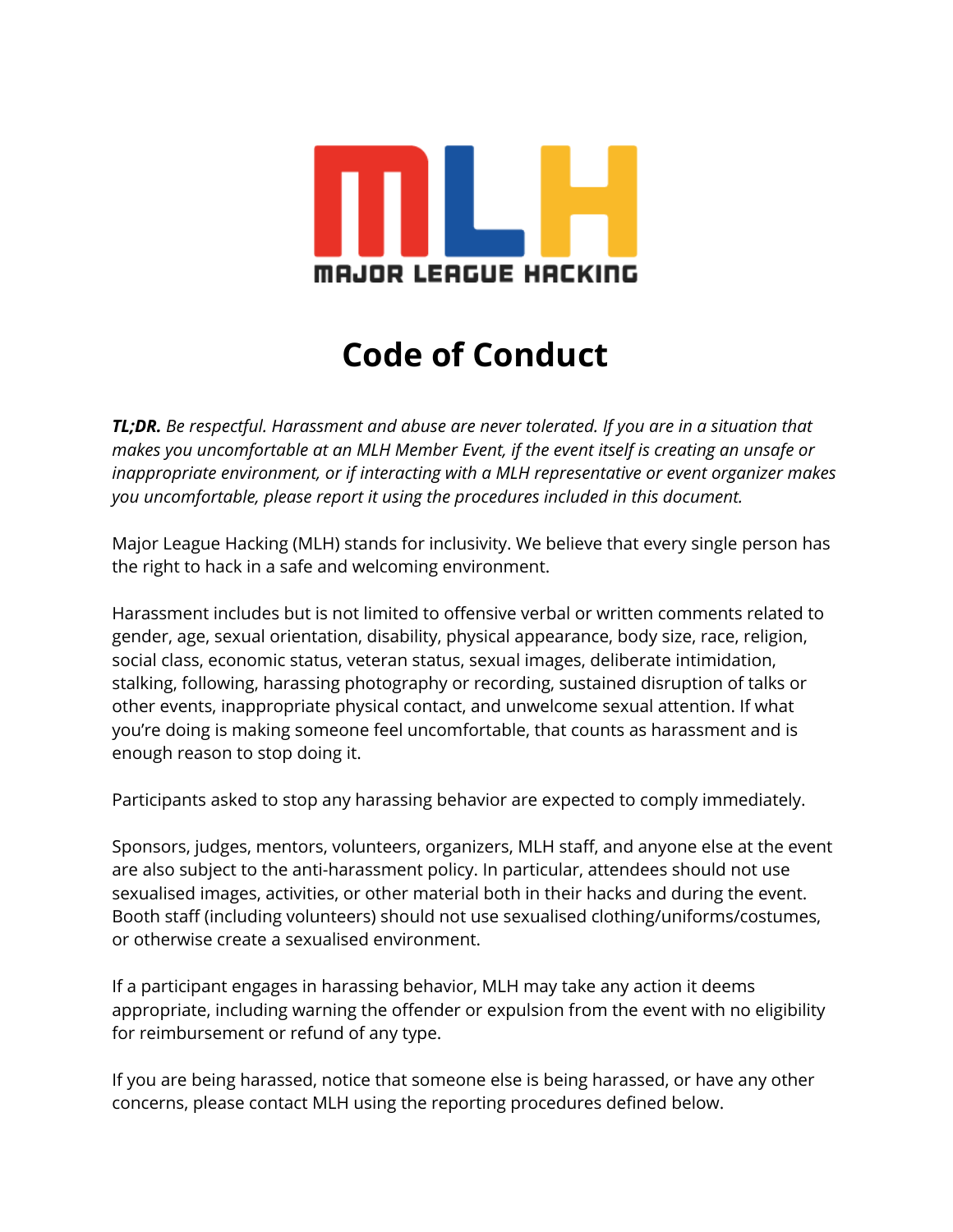MLH representatives will be happy to help participants contact campus security or local law enforcement, provide escorts, or otherwise assist those experiencing harassment to feel safe for the duration of the event. We value your attendance.

We expect participants to follow these rules at all hackathon venues, online interactions in relation to the event, hackathon-related social events, and on hackathon supplied transportation.

#### **Reporting Procedures**

If you feel uncomfortable or think there may be a potential violation of the code of conduct, please report it immediately using one of the following methods. All reporters have the right to remain anonymous.

By sending information to the general reporting line, your report will go to any or all of the MLH representatives listed below.

- North America General Reporting +1 409 202 6060, incidents@mlh.io
- Europe General Reporting +44 800 808 5675, incidents@mlh.io
- Asia-Pacific General Reporting +91 80004 02492, incidents@mlh.io

### **Special Incidents**

If you are uncomfortable reporting your situation to one or more of these people or need to contact any of them directly in case of emergency, direct contact details are listed below.

- Jamie Liao +1 (929) 263-2137, jamie.liao@mlh.io
- Mary Siebert  $+1$  (516) 362-1835, mary@mlh.io
- Ryan Swift +1 (347) 868-6698, ryan@mlh.io
- Nick Quinlan +1 (510) 859-8578, ng@mlh.jo
- Jon Gottfried +1 (212) 851-6746, jon@mlh.jo
- Swift +1 (347) 220-8667, swift@mlh.io

MLH reserves the right to revise, make exceptions to, or otherwise amend these policies in whole or in part. If you have any questions regarding these policies, please contact MLH by e-mail at hi@mlh.jo.

> This guide was last updated on: March 26, 2020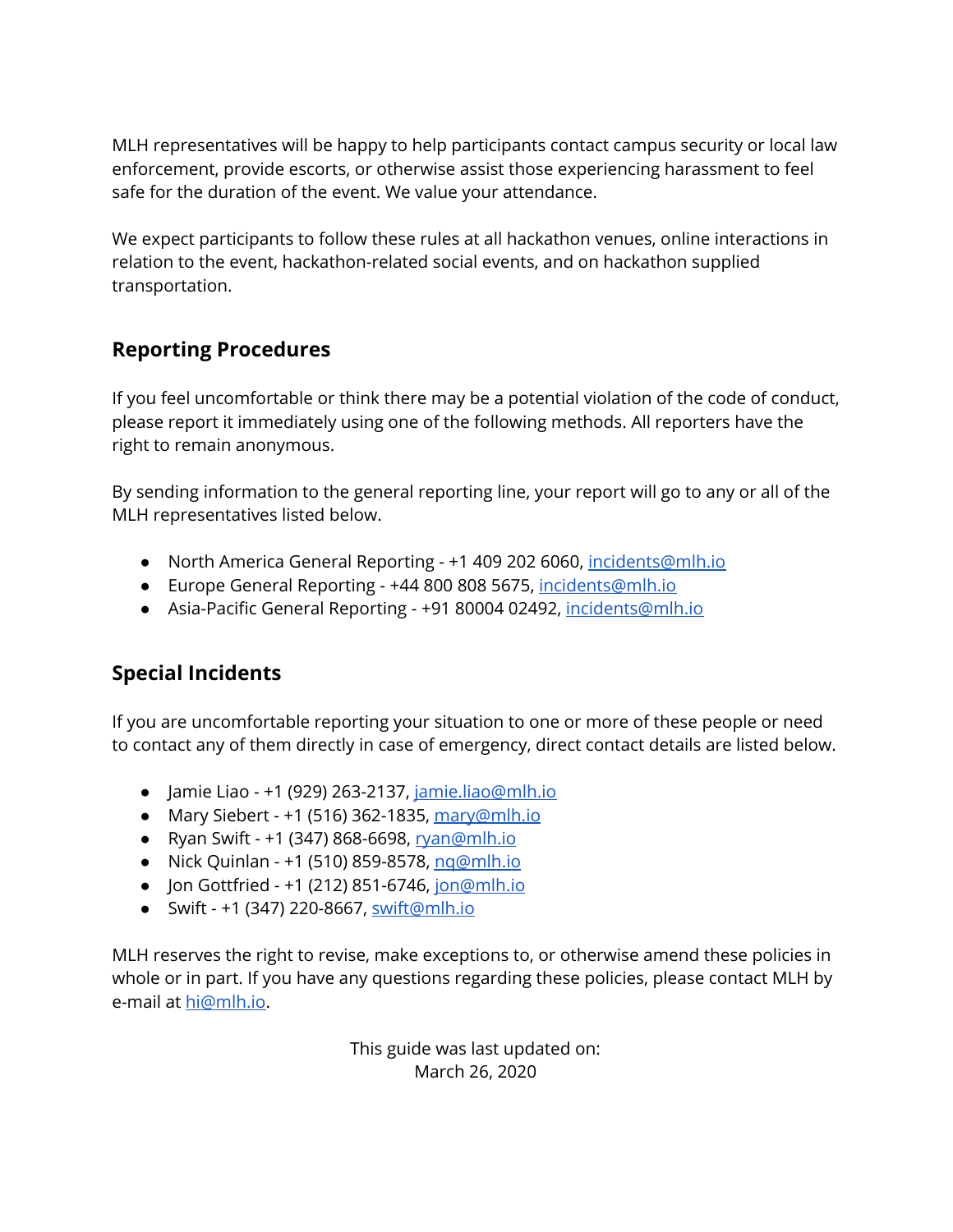# **TECHNICA**

#### **7ECH1ICA 7E506 A1D C2DE 2F C21D8C7**

BY PARTICIPATING IN TECHNICA, YOU AGREE TO THE FOLLOWING TERMS AND ALL OTHER APPLICABLE DOCUMENTS.

Henceforth, "I", "me", "my", "myself", and other first-person pronouns shall refer to the Participant. "The Organizers" shall refer to any persons or group who had significant participation in the creation of the event, namely (but not necessarily exclusively) the Technica organizing team, Technica LLC., Startup Shell Inc., and the University of Maryland at College Park. "The Hackathon" shall refer to the Technica hackathon.

I understand that by participating in The Hackathon, I agree to the following terms listed in this Technica Terms and Code of Conduct agreement (the "Agreement"), and to follow any procedures and instructions given by The Organizers. Refusal to comply and any violations will subject me to punishment deemed appropriate by The Organizers, such as the revocation of prizes and expulsion from The Hackathon.

- I have represented myself accurately on the application and all other event forms.
- I am allowed to develop a concept for a project prior to The Hackathon, but any and all programming and tangible creations related to a concept must be done at the time and place of The Hackathon.
- I am allowed to use publicly available resources and code on my project, and I accept sole responsibility for licensee or owner responsibilities and for any and all licensing or ownership rights and responsibilities of any intellectual property that I use, display, store, distribute, make derivative works from, or otherwise and other appropriate acknowledgement regarding the resources.
- I understand that The Organizers will not receive any ownership title or rights of any work or project done at The Hackathon other than those limited rights herein. All original work will solely remain under the ownership of the creator and/or the employing company. The Organizers are not liable for any legal or contractual issues that may arise from the work. I hereby agree to indemnify, hold harmless, and defend The Organizers against any liability resulting from the project or any created content.
- I understand that the judges and The Organizers are allowed to look at my code for the purpose of judging by volunteer judges, and that the decisions of these judges are final and may not be contested. The Hackathon will not be held responsible for any decisions made by sponsors, and The Organizers are not liable for any transaction of prizes between a sponsor and a participant.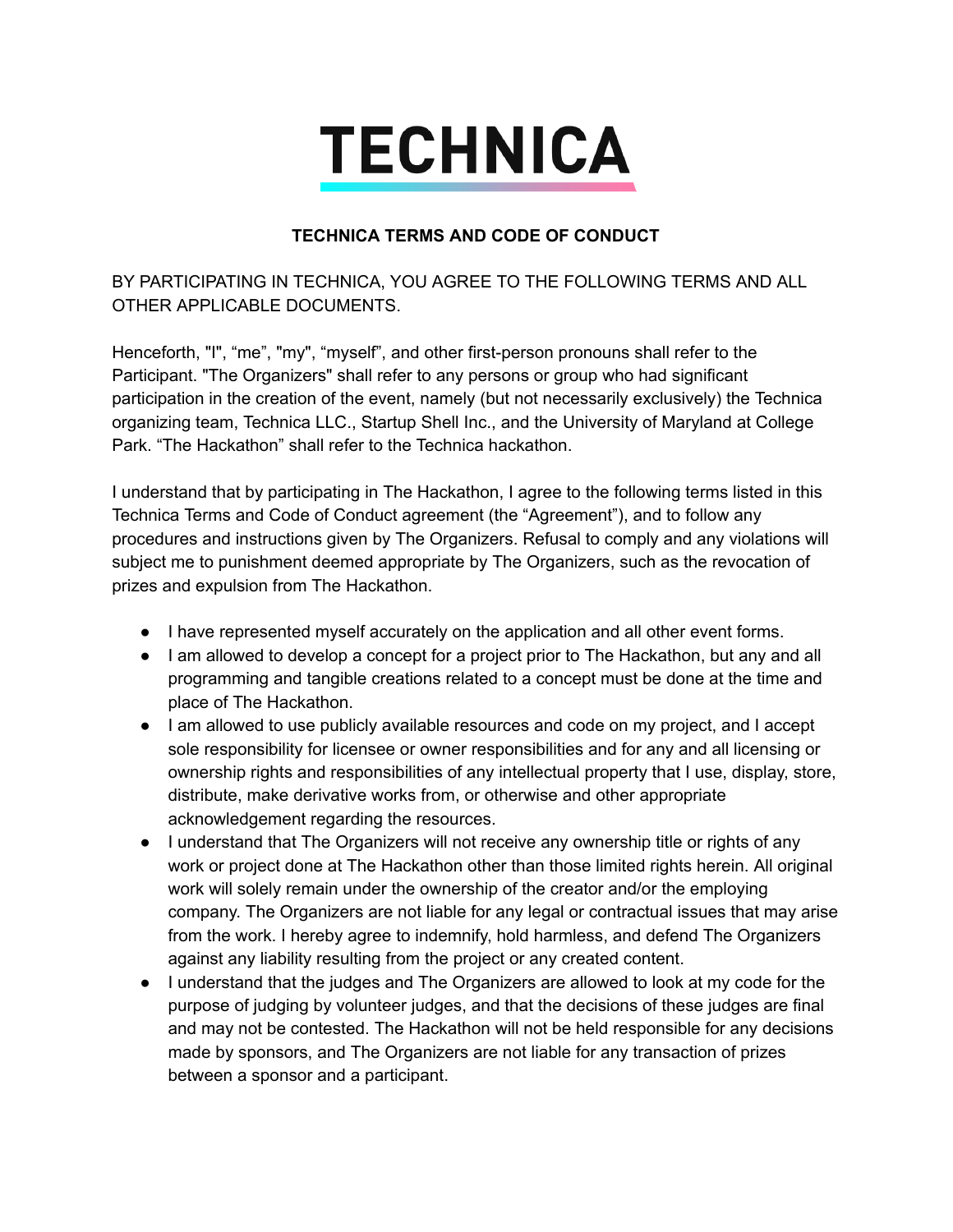- $\bullet$  I understand that if I win a Technica-sponsored prize, it is my responsibility to be present at the event to receive the prize. If I am not present, I understand that I will not receive the prize, regardless if the rest of my team is present to receive their prizes.
- I understand that I will be fully responsible for any costs I incur as a direct or indirect result of participation in the event, including but not limited to use of proprietary technology, food, accommodations, and other purchases. The Organizers will not be liable for any costs or expenses incurred throughout the event, including in the occurrence of events outside of human control, such as a natural disaster.
- I understand that The Organizers are not obligated to give travel reimbursements, and that any granted travel reimbursements are contingent upon my participation in The Hackathon, including attendance for the full duration of the weekend.
- I understand that all services provided, including but not limited to transportation, facilities (property, furniture, electricity, networking), air mattresses, food and beverage, and activities are provided on an as-is and as-available basis only, with no quarantee of services meeting my requirements or remaining uninterrupted, error-free, secure, or free from viruses and other harmful components. The Organizers are not liable for any errors in services, regardless of whether they appear to provide these services or not.
- I understand that unless I have paid for certain perks of sponsorship of Technica, I am not allowed to recruit from the participants or disperse marketing or recruiting materials to anyone at The Hackathon, including anyone in the venue.
- I agree to be respectful and courteous to The Organizers, sponsors, volunteers, mentors, venue staff, and all other participants. The Organizers have the authority to discipline me if my behavior at the event does not meet their subjective standards of respect and courtesy, including the right to remove at The Organizers subjective discretion.
- I authorize The Organizers in advance of any reasonably perceived medical emergency to authorize any specific diagnosis, treatment, or hospital care that is required to save my life or my child's life or to avoid or respond to serious bodily harm, but this authorization is given to provide authority and power on the part of Technica, its agents and employees for the duration of a hackathon event and no more than eight hours after the official end of the event while I or my child remain on the premises of the Organizer's hackathon, in order to give specific consent to any and all such diagnosis, treatment or hospital care which the aforementioned health professional in the exercise of his or her best judgment may deem required or reasonably recommended.
- I agree to not be in the possession of illegal drugs, alcohol, or weapons and to not perform any illegal or criminal activities at The Hackathon and otherwise always adhere to applicable state and federal contacts law.
- I understand that Technica LLC is not responsible for any personal injury or physical assault over the weekend of The Hackathon.
- I understand that I am bound to all rules and regulations of Maryland state laws, as well as applicable city and federal laws.
- I understand that with this Release, I am expressly granting Technica LLC permission to use and release my likeness in either photographic or videographic format for future